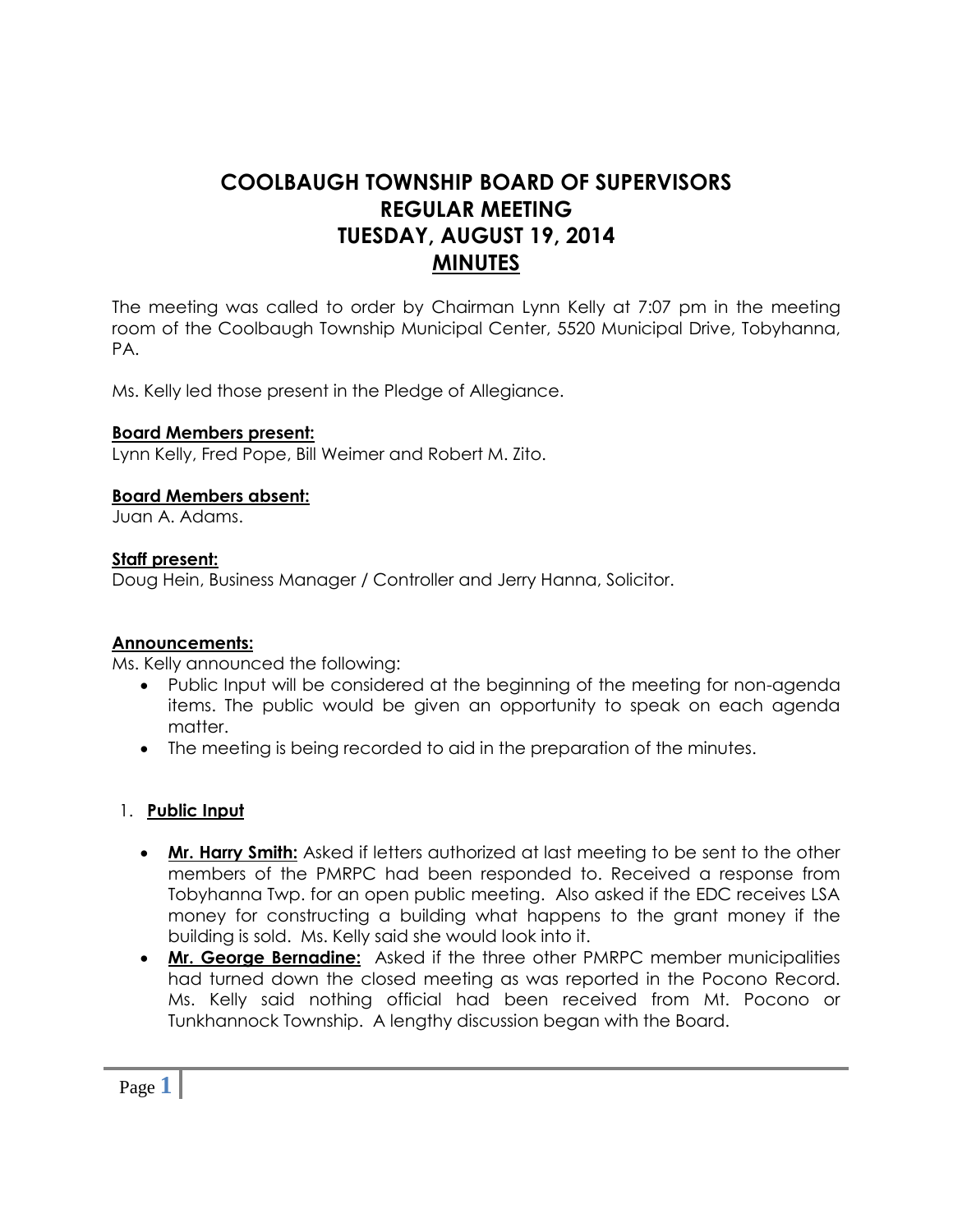- **Ms. Peggy Cooney:** Stated that Coolbaugh should try the open meeting to see if it works. Mr. Zito said it was tried in the past and became a very defensive meeting on all sides and it didn't work.
- **Ms. Judy Remak:** Stated the PMRPC reports to the municipalities that formed it and that the Townships have rights to the information for which they are asking.
- **Mr. Fred Berg:** Asked why punishment of Chief Harry Lewis was never published. He was told it was a personnel issue but report conducted was never given to Coolbaugh.
- **Mr. Dan Dougherty:** Said Supervisors should ask their Solicitor what the law is to get the report. Also, talk to the residents on their view of leaving the PMRPC. Mr. Zito said that the Supervisors have no problems with the rank-and-file officers.
- **Mr. Brian Sandford:** Stated that at the July PMRPC, Mr. Weimer asked to see a copy of the \$50,000 Morris report and wondered if he had seen it. Mr. Weimer said that he had not.
- **Ms. Michelle Fairservice:** Asked what the lines painted on Main St. were. They are for PA One Calls.
- **Mr. Dave Pope:** Asked how new employee (Tomas Keane) was working out with getting compliance with sign ordinance. Mr. Keane was present in the audience and stated that letters have begun to be sent out.
- **Mr. Dan Broxmeier:** Asked about new fire hydrants. Mr. Weimer stated he had a meeting with PA American and they are working on getting things finalized. Also asked if Leslie Way was going to be paved and was told yes it is.

# 2. **Approval of Minutes / Notes**

- July 29, 2014 Work Session Notes
- August 5, 2014 Regular Minutes
- August 5, 2014 Work Session Notes

The minutes of August 5, 2014 were reviewed and considered for approval.

## **Mr. Weimer made a motion, seconded by Mr. F. Pope to approve the minutes of August 5, 2014 as presented.**

- **Discussion:** None
- **Vote: All in Favor. Motion Passed.**

# **Work Session Notes / Public Hearing Notes**

The notes for the work session held on July 29, 2014 were presented for review. It was agreed by consensus that these documents would be published for public viewing on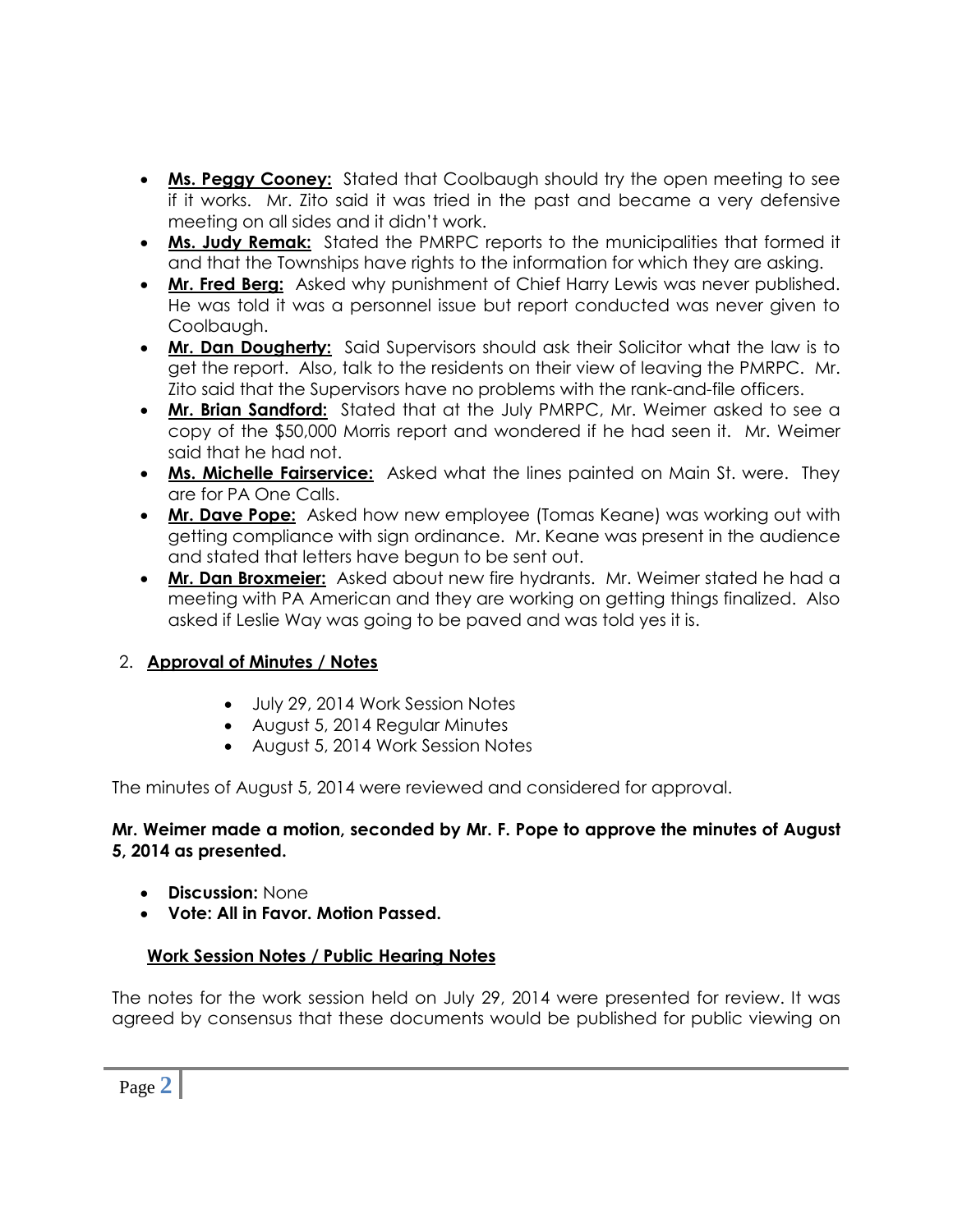the Township website. The notes for the August 5, 2014 work session were not available.

## 3. **2014 Monthly Reports**

- **Thornhurst Volunteer Fire and Rescue Company:** Report was given by Judy Remak
- **Coolbaugh Township Volunteer Fire Company:** Report was given by Bill Weimer
- **Pocono Mountain Regional EMS:** Report was given by Fred Pope
- **Pocono Mountain Regional PD:** Report was given by Bill Weimer

## 4. **Arcadia North Business Park, South Phase, Section 1, Lot 2, Distribution Center-Final Land Development Plan-Clarius Partners**

**Mr. F. Pope made a motion, seconded by Mr. Weimer to approve the Final Land Development Plan based on Planning Commission's recommendation and contingent upon Engineer Russ Kresge's conditions being met.**

- **Discussion:** None
- **Vote: All in Favor. Motion Passed.**

## 5. **Minor Subdivision joining lots 16 & 17, Block 85, Section 13, Arrowhead Lake, Property Owner – Julia Belfor**

**Mr. Zito made a motion, seconded by Mr. F. Pope to approve the minor subdivision.**

- **Discussion:** None
- **Vote: All in Favor. Motion Passed.**
- 6. **Township Resolution #05-2014-disbursement of the funds to the four volunteer fire companies that provide coverage to Coolbaugh Township from the one mill fire tax revenue for fiscal year 2014**
- **Mr. F. Pope made a motion to table, seconded by Mr. Weimer** 
	- **Discussion:** None.
	- **Vote: All in Favor. Motion to Table Passed.**

# 7. **Renewal of the Zenon/GE Water Service Contract for the WWTP**

**Mr. F. Pope made a motion to approve the contract with Zenon/GE Water Service for 24/7, 365 support at the WWTP, seconded by Mr. Zito**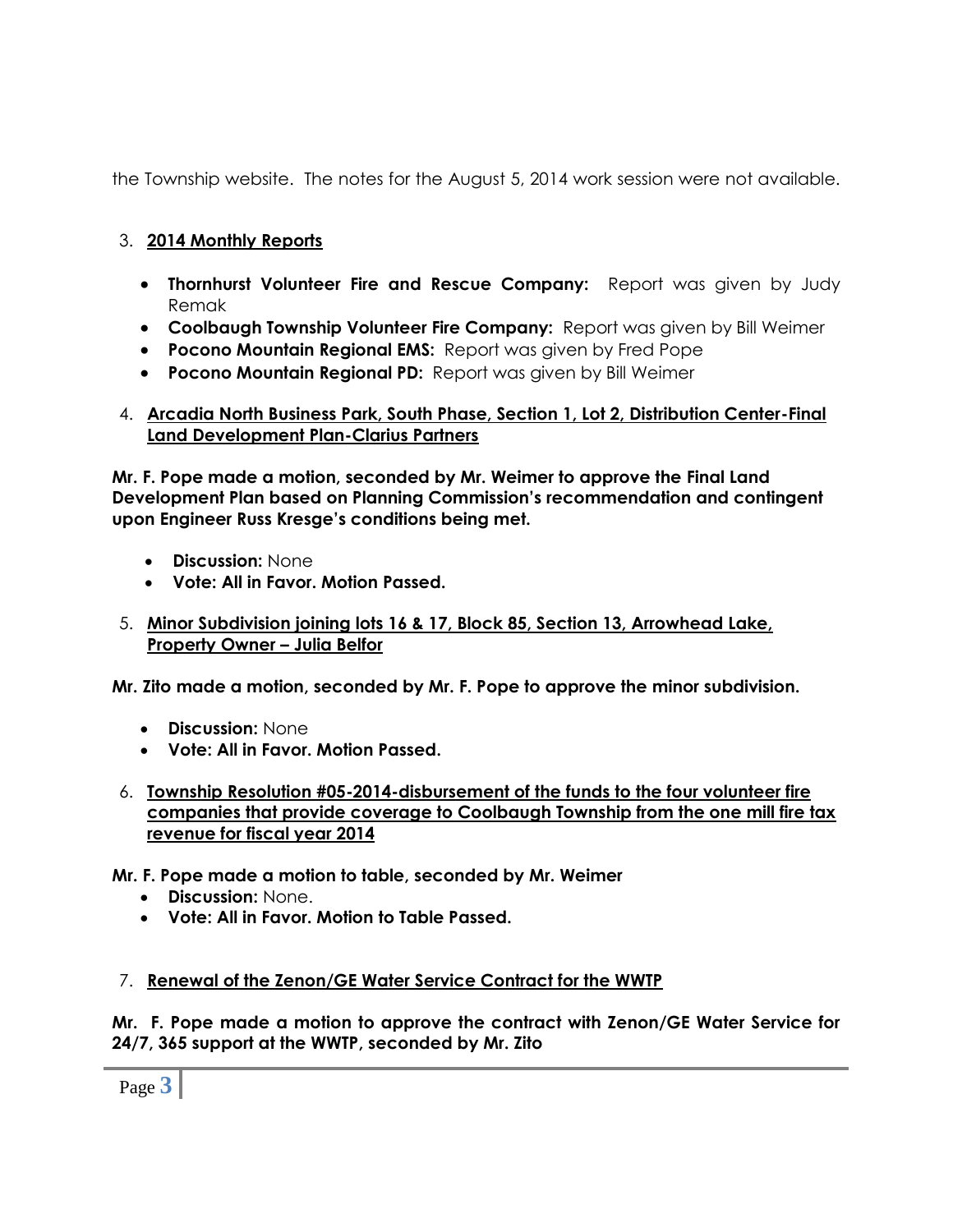- **Discussion:** None.
- **Vote: All in Favor. Motion Passed.**

# 8. **Business Manager / Controller's Financial Report**

Mr. Hein gave a brief report. Total revenue through August 13, 2014 for the General Fund is \$5,376,523. Total expenses through August 13, 2014 are \$4,245,942. All monies drawn from the Rainy Day Fund have been paid back.

# 9. **Current Obligations**

Before them, the Supervisors had details of the Township's current obligations totaling \$246,438.58.

## **Mr. Zito made a motion, seconded by Ms. Kelly to pay current obligations in the amount of \$246,438.58.**

- **Discussion:** Mr. Dave Pope questioned check #2996 (General Fund). Mr. F. Pope questioned Tobyhanna Conservation checks for last year and this year (General Fund).
- **All in Favor. Motion Passed.**

# 10. **Other Business**

- **Mr. Weimer asked for an executive session for personnel following the meeting. He also asked the Parks & Rec members present if they needed more portapotties for the 40th Anniversary celebration; Claire Colgan said no but asked for the ones there to be cleaned. Michele Fairservice asked Mr. Weimer if the soccer field would be lined and he told her yes.**
- **Mr. Zito stated that as manager of PFE, he wanted to say that PFE supports the police officers and PFE was not given a chance to contribute and be part of the ad in the Pocono Record. He will, as a Township Supervisor, support the officers in coming over to a Coolbaugh PD if one is ever formed and would vote to have them keep their years of service.**
- **Ms. Kelly stated that the DPW union has met on the collective bargaining agreement and that we need to form our committee to meet with them. She asked who, along with Mr. Hein, would like to be on it. Mr. Zito stated that he and Mr. F. Pope should be on it because Ms. Kelly and Mr. Weimer should stay at arms-length from it and Mr. Adams didn't appear to have the time to dedicate to it. It was agreed that Mr. Zito, Mr. F. Pope and Mr. Hein would be on the bargaining committee and Mr. Weimer would ask the DPW Union Steward if**